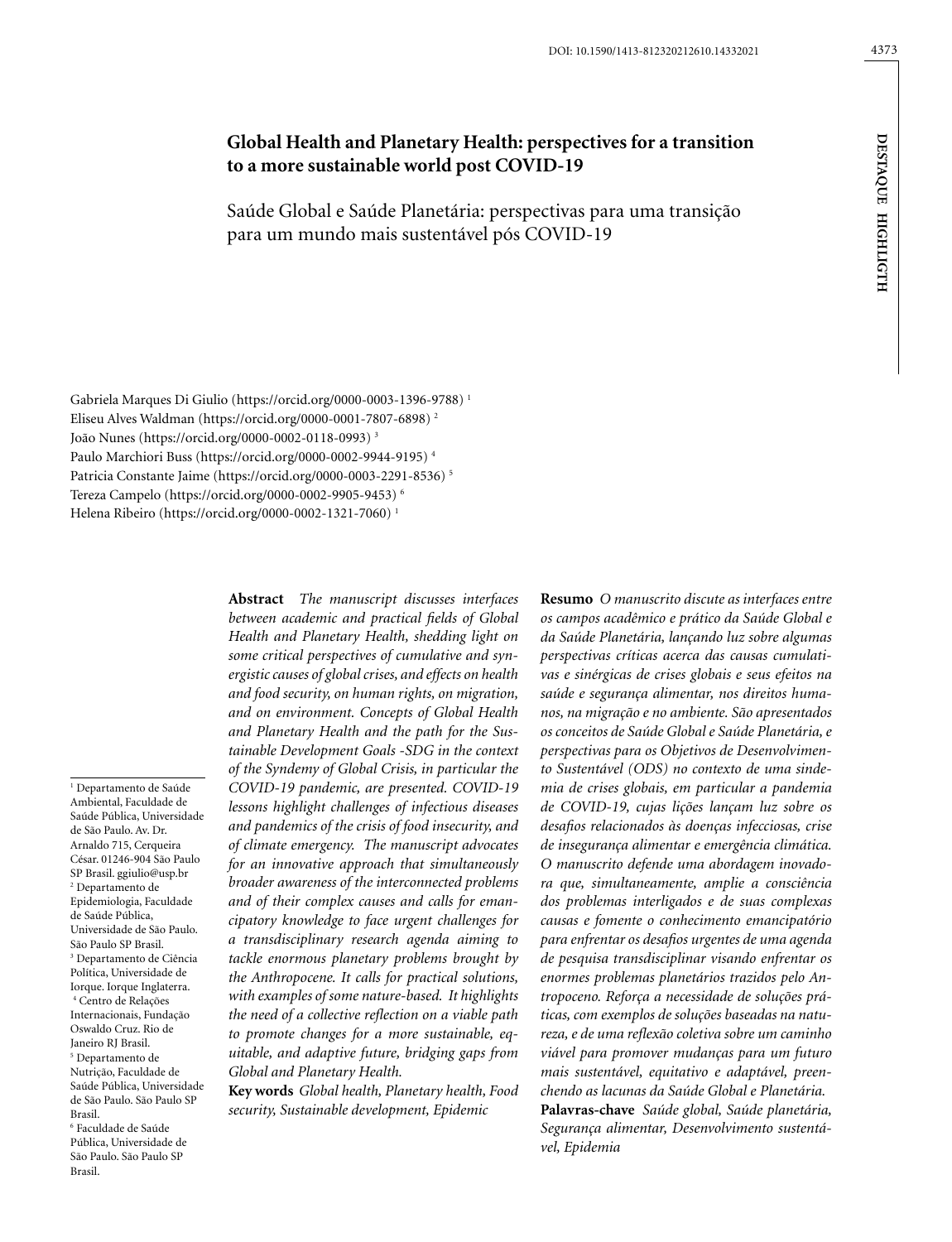COVID-19 pandemic added enormous difficulties to global sustainable development. Economies were paralyzed, prospects for recovering postponed, hunger and food insecurity increased. The pandemic highlighted and amplified social, economic, and environmental problems. It underscored a complex syndemic scenario, with health and climate emergencies interacting to impact human life. Interconnected risks are closely related to development, with globalization, technological advance, rampant deforestation, loss of biodiversity, unsustainable exploitation of land, water, forests and oceans, and prevalence of unhealthy cities. The health field witnesses examples of human behavior interacting with development of viruses and other biological entities, and of diseases interaction.

Addressing these challenges demands a multidimensional perspective on sustainability, privileging cultural diversity, solidarity with the planet, ethical values and equity, rights, justice, and autonomy<sup>1</sup>. It goes far beyond Agenda 2030<sup>2</sup>, and efforts made in last 30 years, since United Nations-UN conferences focused on dimensions of development to "prepare the world for the 21st century". The relative success of the Millennium Development Goals (MDG) stimulated the UN and Member States to maintain consensual global and national development goals. The deepening of the environmental crisis, and the growing pressure from civil society, led to deepen the 'sustainable development' strategy, with new more ambitious goals (the Sustainable Development Goals – SDG) to be effective by 2030. Several reports since 2016 showed that - despite the global commitment to a sustainable, equitable and inclusive development model - and the slogan 'leave no one behind' - poor performance of developed countries' commitment to financing the SDG, coupled with a permanence of a non-sustainable development model, accelerated global, regional and local poverty and inequalities in most countries. During COVID-19 pandemic, while most heads of UN agencies and of some multilateral agents emphatically reaffirmed that social, economic and environmental recovery may be possible only through the 2030 Agenda, the noisy silence of the leaders of International Financial Institutions, such as the IMF – International Monetary Fund, and the World Bank, regarding the 2030 Agenda in the new context has been prevalent.

The Global Health and Planetary Health perspectives can shed light on these questions. The emergence of global health as a field signaled a growing recognition of interdependence in patterns of circulation of diseases, and of a growing network of governance mechanisms that can be mobilized to tackle health problems. Global health was originally connected with a worldview according to which 'diseases know no borders' and the world is marked by a commonality of conditions for responding to cross-border threats<sup>3</sup>. In recent years, critical studies on global health have reconfigured preexisting ideological, geopolitical, and methodological disputes in the international arena of health<sup>1</sup>. These studies bring together knowledge, teaching, practice and research regarding health issues that exceed national geographical boundaries; their social and environmental determinants; as well as possible solutions that require interventions and agreements among different stakeholders, including countries, governments, international public and private institutions<sup>4</sup>.

Planetary Health assumes that health problems and definition of public policies to tackle them cannot be separated from the current ecological emergency<sup>5</sup>. The latter is a climate emergency related to rampant loss of biodiversity, environmental degradation, and depletion of resources. Importantly, ecological emergencies also include a profound crisis of human systems and socioeconomic organization. The emergency stems from the interaction of different dynamics of destruction and domination, which include but are not limited to the encroachment of private interests in public and global commons; and new forms of dispossession and exploitation, including colonialism and slavery in old and new guises. Arguing that many visions in the global health field tend to elide the perpetuation of inequalities in health, planetary health calls for a broader and more profound awareness of the interconnected problems affecting global health, and their complex causes. Planetary health demands a paradigm shift in how we conceive health and disease. Analytically, it calls for a deepening of a syndemic knowledge, recognizing the interconnection of health and environmental problems, socioeconomic dynamics and how they impact groups differently. Normatively, it calls for emancipatory knowledge, including: decoloniality, and a clear project towards dismantling institutional and structural racism; feminist and non-binary knowledge, which resists and subverts heteronormative and patriarchal structures of power; and an ecological perspective to promote solidarity across and within borders, including transformation of the rhythms and patterns of behavior in individual and communal life.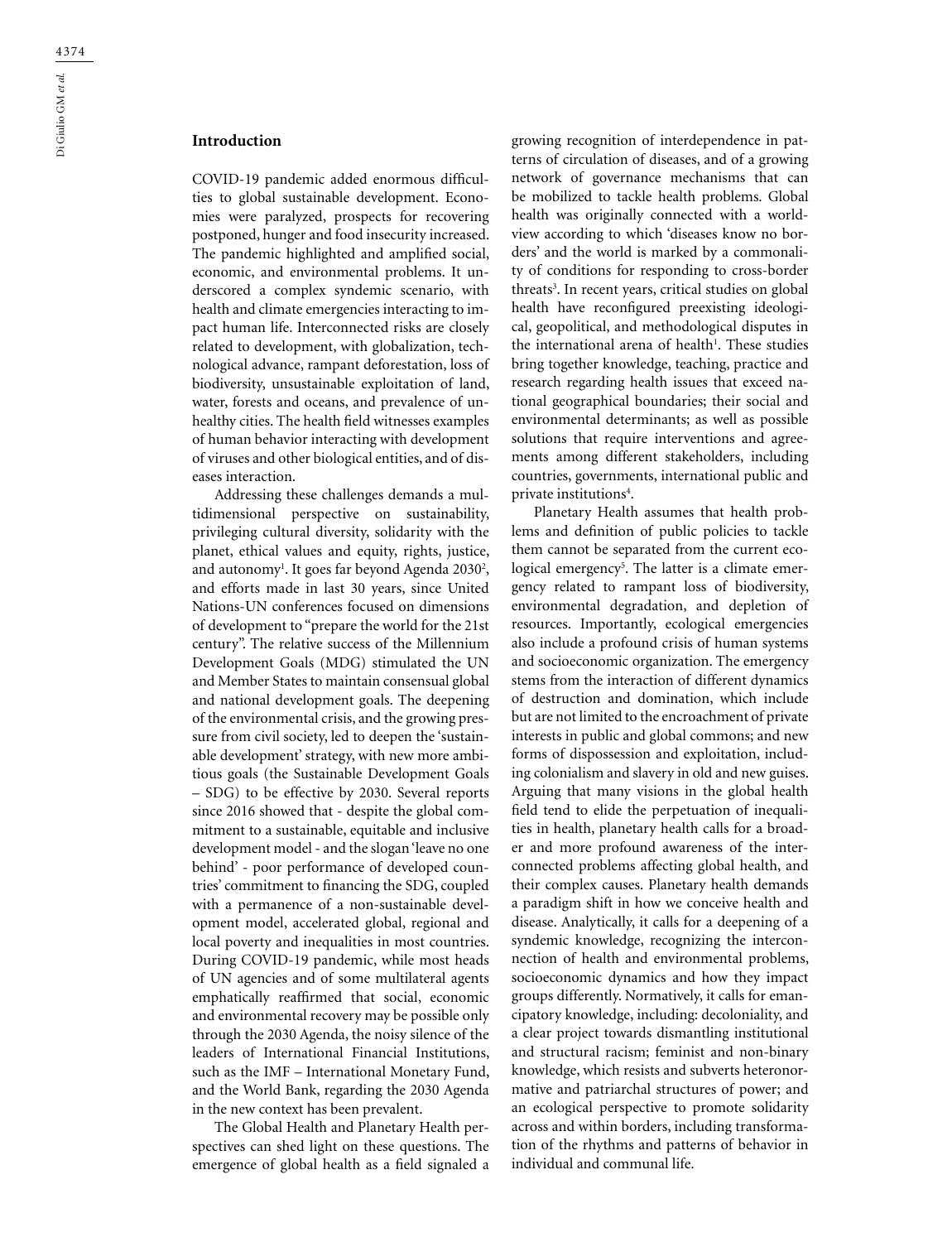In common, both concepts of Global Health and Planetary Health directly engage with critical challenges in the 21st century: the unequal distribution of diseases around the world; the impacts of global environmental changes on human health; climate mitigation and adaptation; existing patterns of consumption and waste; the growth of xenophobia, racism, misogyny, and transphobia; and the economic, political and social tensions regarding policies, institutions and systems. Using this two-pronged perspective, this article discusses some challenges that impact upon health.

# **Infectious diseases and pandemics – lessons from COVID-19 crisis**

Infectious diseases accompany men since primordial times and dispersion started when propitious conditions for infectious agents were achieved, through continuous transmission from person to person or person-animal-person<sup>6,7</sup>, with the first human settlements, and domestication of animals for regular food source<sup>6,7</sup>. Continuous close contacts between men and animals favored the transfer ("jumps") of microorganisms that circulate in animal populations to men, explaining, at least in part, why close to 60% of infectious agents are from animal origin7 .

Infectious diseases were responsible for frequent epidemics by new infectious agents, some with potential to become pandemics. With hunger and wars, infectious diseases constituted, historically, the main flagella of humankind, helping to mold the course of history and causing immeasurable deaths and increasing miser $y^{8-11}$ .

There are many registers in history of pandemics or large epidemics, e.g. the Athens Pest (Century 5th AC), the Justinian Pest (Century 6th DC), the Bubonic Pest (Late Middle Age) and the Spanish Flu (1918). Until the 20th Century, the intervals between the pandemics were centuries or many decades; from the 1980s, these events increased in frequency and intensity to levels unrecorded, namely HIV (1981), Sars (2002), H1N1 (2009), Ebola (2013), Chikungunya (2014), Zika (2015) and COVID-19 (2019)<sup>7</sup>.

This fact counteracts the rapid transformations of the 20th Century, with expressive fall in mortality by infectious diseases and increase in life expectancy as consequence of amplification of basic sanitation, introduction of new medical technologies (vaccines and antibiotics), improvement in nutritional, housing and working conditions<sup>10</sup>. While these improved wellbeing

and increased life expectancy of large part of humans, they created conditions that put at risk the survival of humankind<sup>10</sup>. Accelerated population growth and urbanization, expansion of consumption of industrialized food, complex systems of mass transport and impressive increase of international exchange of people, introduction of methods of intensive feed for animals, environmental and climatic changes, global warming, deforestation and biodiversity loss, associated to an incredible capacity of mutation and recombination of microorganisms, created ideal scenarios for emergency of potentially pandemic microorganisms7 . This lead to reintroduction of priorities of infectious diseases in public health policies, especially, the emergent with pandemic potential, due to its great social impact around the globe<sup>9,10</sup>.

Alerts appeared by the end of 20th Century<sup>12</sup> with new proposals of global surveillance and reform of the International Sanitary Regulation (ISR) in 200513. Based on the new ISR, the World Health Organization (WHO) recommends that member countries make surveillance and the structure of health services more robust, and effective in face of public health emergencies $14$ . Four pillars are critical: i) a basic network of universal access services with capillarity; ii) surveillance with ability to quickly identify events with potential to create local, national, or international emergencies, iii) capability of identifying the need for knowledge production of strategies or to support interventions; and iv) governance with capacity to assume coordination and internal and external articulation to ensure effective and coherent conduct between public and different health institutions, public and private. The control/mitigation strategies and the articulated actions of these four pillars require surveillance analyses of the complex interaction of biological, social, political, demographic, and economic factors, each of them obeying its own dynamics<sup>15</sup>.

Considering that behavior of infectious diseases is, to large extent, conditioned by human behavior, and the relevance of zoonosis in the emergence of potentially pandemic infectious agents, it is critical to analyze: i) contact between people, and their determinants (e.g. urbanization, migrations, population growth, increased international exchange); (ii) contact between animal and humans and its constraints (e.g. environmental changes, introduction of new intensive breeding techniques, intensive use of industrialized food); (iii) the evolutionary process of microorganisms and their natural determinants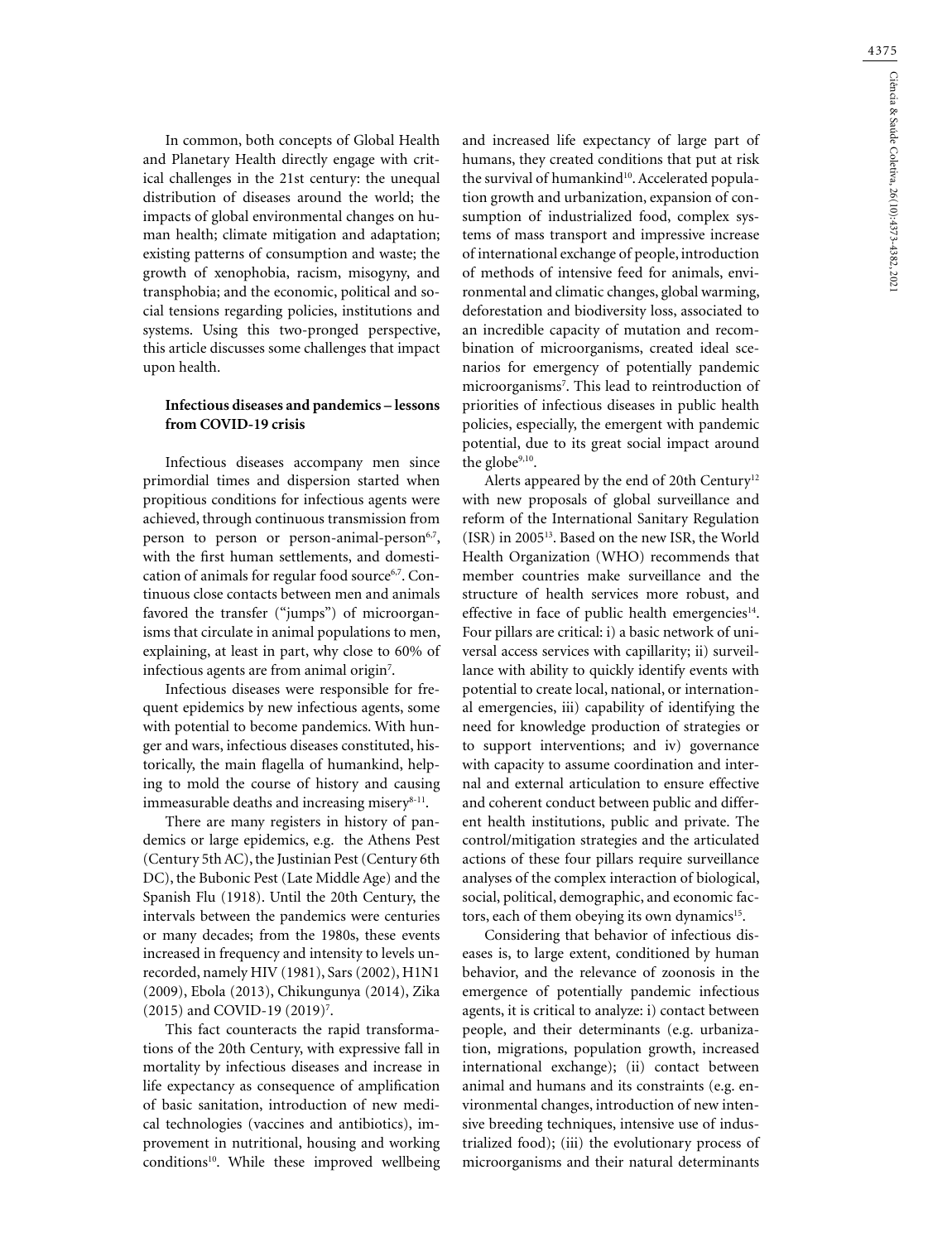and those induced by the application of health technologies<sup>7,10</sup>.

The integration of these 3 factors, adopting the "One Health" strategy<sup>16</sup> is critical to better understand determinants and impacts of the current pandemic of COVID-19. Among challenges faced, there are insufficient knowledge about clinical characteristics, immune response, therapy and epidemiology, and lack of preparedness of health systems in all countries. The rapid spread across the globe and significant increase in morbidity and mortality lead to the collapse of health systems in several countries. The long duration and the occurrence of several waves of increasing incidence prove the resilience of health systems and their professionals, while highlighting the lack and/or failures of health systems in relation to the four pillars in various countries.

While most all the capacity of health services have focused on the care of COVID-19 cases, the follow-up of chronic patients (diabetics, hypertensive, chronic pneumopaths) and early diagnosis of cancer were reduced all over the world, increasing avoidable deaths. High-income and some middle-income countries faced these challenges through more intensive use of telemedicine and other new information technologies. For similar reasons, there was also a drastic drop in vaccination coverage, creating conditions for the emergence of several epidemics, further aggravating the vulnerable situation of health systems. There are also medium and long-term impacts of the pandemic on the health system because of the need for continuous follow-up of patients with different sequelae, mostly permanent of COVID-19.

The impact of the pandemic on life expectancy in several countries, due to excessive mortality, is a serious setback to the advances achieved in middle and low-income countries. While the fall in fertility has been a critical consequence of the pandemic in the demographic structure of countries, and the closure of schools has created irreparable losses for an entire cohort of children, the intensification of social disparities and the food insecurity of many individuals are the most serious impacts that seriously jeopardize human rights.

### **Food systems and food insecurity**

Two points are highlighted regarding food systems: the neglected scientific evidence on the impacts of current food systems; and the tech-fix solutions on the table to transform our food systems. The impact of food systems on planetary health is alarming: 27% of global forest losses can be attributed to the production of commodities; food production and consumption are main causes of biodiversity loss; they are responsible for around 30% of greenhouse gas emissions, and the consumption of 70% of global freshwater reserves, among other impacts related to agricultural practices.

However, the intense and accelerated food production process that has been devastating the planet does not feed everyone in a healthy, sustainable, and adequate way. Today, the world faces a double burden of malnutrition. Before the COVID-19 pandemic, 2 billion people did not have regular access to healthy and sufficient food, and around 800 million were hungry in a world that has the capacity to produce and feed everyone<sup>17</sup>. Simultaneously, 650 million people were with obesity and exposed to diet-related risks. Despite such shocking numbers, the urgent need to reverse today's predatory food systems has been neglected. The debates on World Climate, in April 2021, for example, focused on energy and transport. Likewise, most countries proposed actions to address climate emergency mainly in these two sectors. Food marginally remains in the debate about the Green New Deal, the green transition, or green solutions.

Secondly, the search for solutions based on high technology became more common and dangerous. Lab-grown meat is a good example of magical solutions. In name of making meat consumption more sustainable, as meat production is driver of deforestation, laboratory meat consumption, paradoxically an ultra-processed food, has increased. Good solutions for food systems and food insecurity must consider: i) the Precautionary Principle, which should guide new solutions that have unknown consequences; ii) solutions based on high technology put the future of food production in hands of big food corporations, which are the main responsible for current unsustainable hegemonic models; iii) such solutions tend to displace real food, freshly prepared meals, and traditional cooking. This combination has caused nutritional, social, and cultural disruption, increased obesity, and other diet-related diseases.

It is critical to analyze factors that facilitate promotion of large, centralized and even expensive interventions, based on engineering and technologies, rather than efforts in behavior change and regulating private sector. The excuse is often associated with the urgency of planetary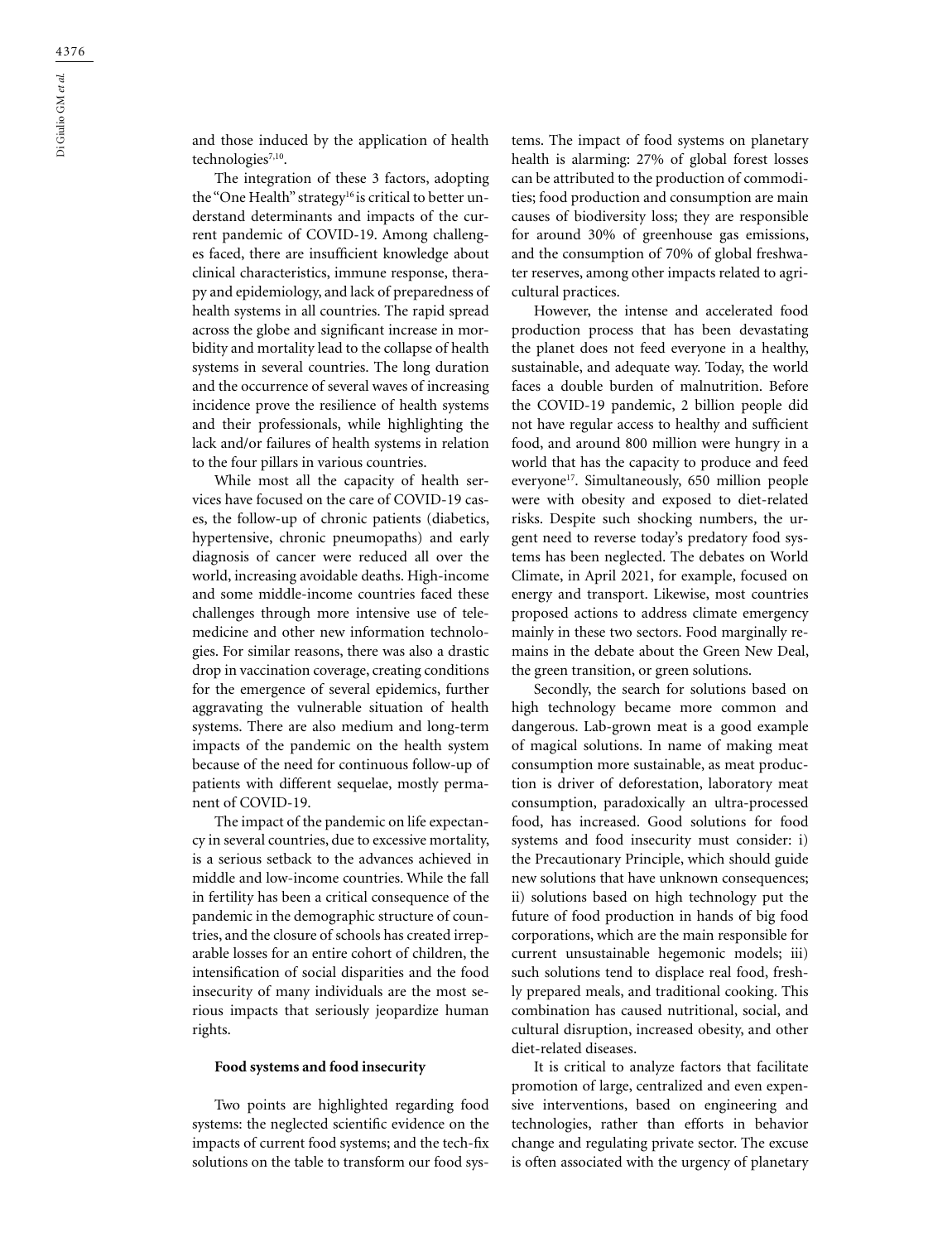issues, which require fast solutions. However, the proof that it is possible to change behavior in short term is the speed with which big food industries convinced individuals to eat junk food instead of real food in few decades.

Another critical issue is admitting that there are good and bad foods that affect our health and environment in different ways – contrary to the industry's arguments. Ultra-processed products need to be recognized and regulated considering their impacts on health and environment. Governments and UN agencies must recognize that food industry will not regulate itself and lead the change towards healthy and sustainable food systems.

As Bittman stated *you can't have a serious conversation about food without talking about human rights, climate change, and justice*18. Increasingly, there is awareness of impossibility of guaranteeing food security, promoting healthy and sustainable diet, and to prevent and control malnutrition in all its forms, without discussing food systems, social justice, global health, and sustainability. Food security is the stable access to adequate and healthy food for all people, always. Promoting food security requires a combination of global, national, regional, and local policies, and strategies that aim to give everyone ways of eating well, paying attention to the sustainable use of natural resources, environmental protection, the traditional culinary and gastronomic culture<sup>19</sup>.

As other countries, Brazil, which gained attention for reducing hunger and poverty, has observed, in recent years, inflections in public policies with negative impacts on food security. Brazilian efforts in the past resulted of policies for improving food access, income generation, supporting food production by small farmers, and enhancing food security governance. Alongside, Brazil built a robust legal and institutional framework for food security, transforming the fight against hunger into a state obligation, pursuing new objectives related to preventing obesity and promoting healthy and sustainable diets<sup>20</sup>. It resulted from a longstanding mobilization that brought together organizations, networks and social movements, and researchers since the 1980s. Political commitment grew with priority for food security in 2002<sup>19</sup>, engaging government and civil society. Investments and use of data of public information systems and scientific evidence played key role, in pointing different aspects of malnutrition: food and nutrition security, hunger, breastfeeding, and obesity $21$ . New challenges in

the agenda were to foster healthy and sustainable dietary practices, in agreement with the SDG<sup>22</sup>.A policy response for these challenges was an innovative strategy for the promotion of individual, collective and planetary health, the National Dietary Guideline to support the reorientation of food systems and the control of malnutrition in all its forms, including undernutrition, obesity and dietary risks, which are the leading causes of poor health globally<sup>23,24</sup>.

The *Dietary Guidelines for the Brazilian Population* published by the Ministry of Health in 201425 promotes consumption of healthy minimally processed food, such as varieties of vegetal foods, reinforces Brazilian staples beans and rice, suggests modest amounts of animal foods, and reduction of ultra-processed foods as much as possible. It states that the more ultra-processed foods eaten or drunk, the greater the risk of consuming excessive sugar and unhealthy fats, and inadequate protein. Ultra-processed foods also contain many additives which, while used legally, have unknown or uncertain effects on health. Their consumption discourages family farming, decreases biodiversity, threatens natural resources, increases solid waste, and replaces genuine food crops<sup>26,27</sup>. The principles and recommendations of the Guide influenced official food and nutrition policies and programs of other countries, a successful case of policy diffusion and transfer and example of progressively ensuring human right to adequate food. Unfortunately, there is a recent worsening of the double burden of malnutrition, hunger, and undernutrition, aggravated by overweight and obesity. This represents a return to problems of the past century, exacerbated by the COVID-19 pandemic.

### **Climate emergency and urgency to act**

Globally, countries, cities, governments, and populations are facing significant risks from climate, including changes in air temperature and precipitation, increased intensity and frequency of natural hazards as floods, landslides, heat waves, sea level rise, that compromise utilities as electricity, water supply, health, and emergency services<sup>28</sup>. Climate change is a condition of our time<sup>29</sup>, with serious impacts that simultaneously interact with and exacerbate other important contradictions in our societies, including socioeconomic inequalities, access to goods and services, pollution (of soil, water, and air), access to food and water, and human rights. Increased social and environmental vulnerability to ex-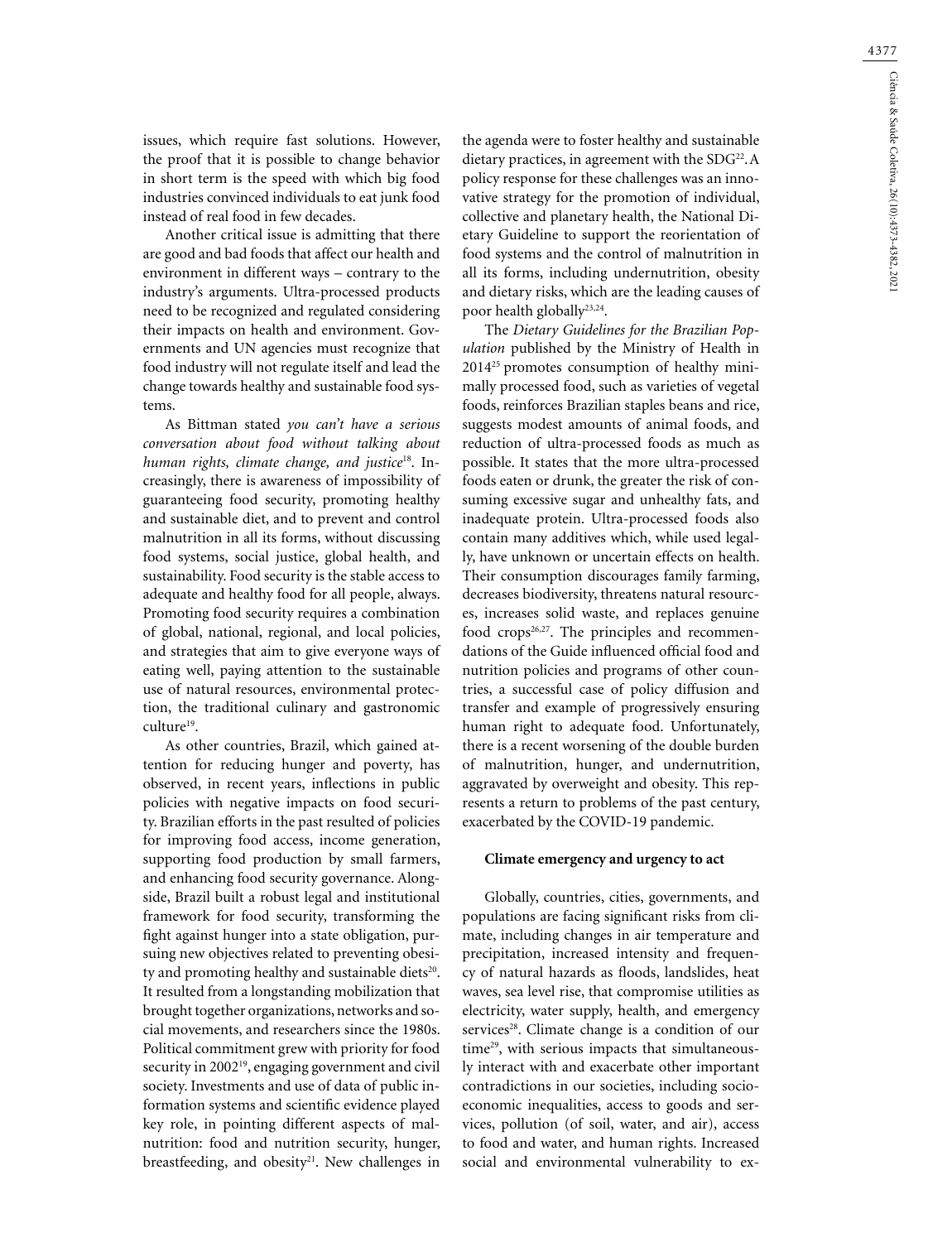treme climatic events placed climate emergency<sup>30</sup> as an urgent challenge for decision makers and societies<sup>31</sup>. From the global and planetary health perspectives, it is critical to consider the synergy between climate change with other crises, including the loss of biodiversity, COVID-19 pandemic, and the institutional trust and responsibility crises<sup>32-35</sup>. It is also critical to analyze interdependence between health, economic development, environmental degradation, governance, and human rights, shedding light on the interactions between policy norms, regulatory frameworks, collective actions, and individual perspectives; seeking to mitigate the cumulative and synergistic effects and the amplification of vulnerability conditions.

Regarding climate emergency, two issues are closely related to global and planetary health. First, the global-local interactions of climate, and the fact that adaptation actions are primarily local and context-specific. Secondly, the urgent need of a commitment with sustainability as a path to promote changes for a more adaptive future.

During the Leaders' summit on climate, in April 2021, the US President declared that humankind is in a decisive decade for tackling climate change. The summit engaged governments that announced their commitments to reduce emissions, including green economy efforts, and concrete and immediate actions to prevent deforestation. Besides the necessary countries' mitigation efforts to reduce Greenhouse Gas emissions (GHG), there is a pressing need to plan adaptation and interventions at local level where people live and are affected. This is a socio-environmental-political process<sup>36</sup>, closely dependent on the willingness to undertake adaptive measures, on availability of and ability to deploy resources appropriately, and on facilitating or hampering consolidation of initiatives.

Cities play an important role in dealing with climate crisis, in accelerating land use transformations and space management, and in leading efforts to push lifestyle changes. Cities are critical locus for experimentation, for testing new solutions, and implementing strategies $37,38$ . However, political-short termism, complacency towards climate change, lack of motivation, insufficient resources or access to finance, lack of technical capacity, insufficient information, inadequate policy incentives, political leadership, funding, stakeholder engagement, science-policy interaction, and public support are constraints to urban adaptation<sup>39,40</sup>.

Regarding the SDG, an important learning from the multiple crises, is the urgency of adopting a critical perspective of sustainability, which strengthens a transformative *new path capable of abandoning the political, social and economic New Deal*41. Such understanding, which includes solidarity and shared responsibility for the planet's resources, human rights and a revised production and consumption models, is crucial.

Crises are direct consequences of human activity<sup>42</sup>. Dealing with these crises requires strengthening and enforcement of environmental regulations, stimulus packages that offer incentives for more sustainable and nature-positive activities, funding health systems and incentivizing behavior change, which means rethinking the way that we interact with other species and the planet. A critical perspective of sustainability means inclusion, justice, awareness of differences and a reconsideration of current economic models based on incessant growth, consumption, and waste43. It also includes solutions'- oriented planning for sustainability, based on nature.

# **Nature based solutions and green infrastructure**

Despite the homogenizing trend in cultures due to globalization, different populations, migrants from various parts of the world, and huge inequality in income distribution tuns impossible a universal concept of wellbeing in the life course. The concept encompasses multiple meanings, from individual feelings to solve personal or family problems, to the satisfaction from consumer goods. In the sphere of external conditions, adequate sanitation, energy, drinking water; mobility infrastructure; practices and access to culture, health services, education, public safety, and social life; political stable organizations and accessible justice are essential attributes to well-being. On top of the external conditions, well-being is based on the physical, mental, and spiritual equilibrium<sup>44</sup>.

A body of research points to benefits for Mental Health of living with nature<sup>45</sup>. Recent studies highlight the role of vegetated surfaces, which has ties to biodiversity, climate change mitigation and COVID-19 pandemic<sup>46</sup>. Positive impacts of the environment on well-being might foster a reflection on a viable path to promote changes for a more sustainable, equitable, and adaptive future for the planet and for humankind.

Biodiversity from natural ecosystems provide many benefits and services to the planet. Loss of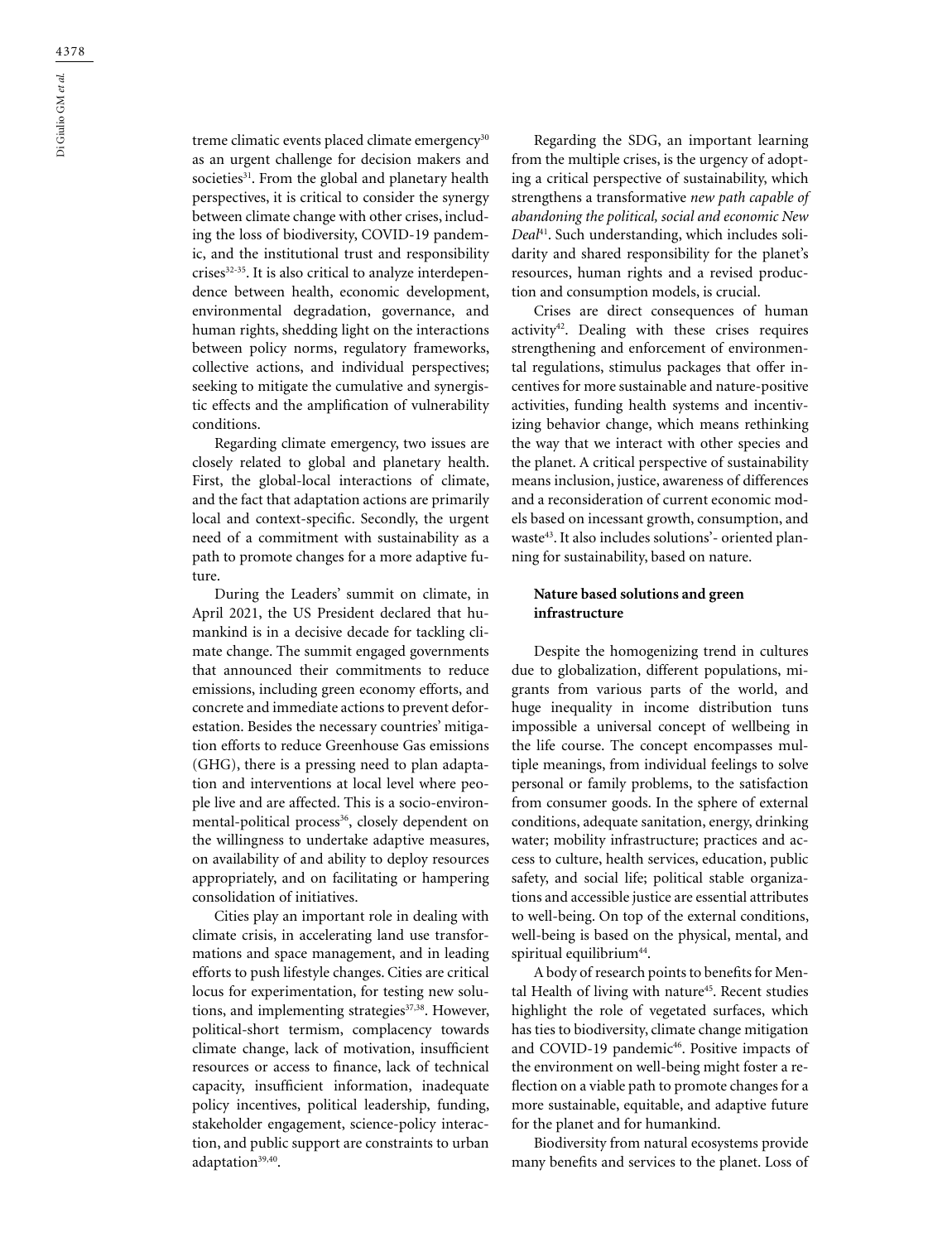4379

biodiversity is recognized as a planetary phenomenon. Few publications relate biodiversity to the COVID-19 pandemic and wellbeing<sup>47</sup>, showing the intrinsic relationship of the virus outbreak to biodiversity and for healing. Over 40% of all medical drugs and 70% of those used as antibiotics and anticancer have origin on biodiversity<sup>51</sup>. Biodiversity is also used in drugs against thrombus, microbes, and viruses. However, the development of antiviral drugs for new diseases is complex, expensive and demands solid scientific investigation. Natural vegetation is also important driver to minimize climate changes but is at serious risk under accelerated deforestation and land use changes<sup>48</sup>. Thus, it is urgent that actions taken by governments and population against the COVID-19 pandemic and to minimize its effect do not amplify the risks of future disease outbreaks and crises.

Glikson<sup>52</sup> assumes that man has a biological urge to come in touch with different types of environments. It belongs probably in the same category of the physical demand for a variegated nutrition, and the physic demand for variegated social contacts. In his view, a modern urbanite might be considered undernourished in respect to the environment and needs recreational mobility. Change of environment is a need felt in all temporal frameworks of life: during the day, the day itself, the week, the yearly seasons, and lifetimes. The family house or schools serve recreational needs during parts of the day; the public gardens, squares, playgrounds, amusement, and cultural centers for daily and some weekly recreational needs; the city surroundings with parks, forest, rivers for weekends and vacations at different seasons of the year. The recreational areas in and around cities are important for physical health and mental equilibrium, and additionally are socially essential as they are places where community bonds are formed during leisure time. Growing problem of depression, anxiety and stress has, at least in part, been attributed to the increasing disconnect between people and the natural world, supported by research that shows that interactions with nature promote psychological restoration, improved mood, improved attention, and reduced stress and anxiety<sup>45</sup>.

Frumkin<sup>46</sup> analyzed the role of nature-based solutions for mental health problems, including the therapeutic role for people who suffered brain accidents, and as an important tool to diminish violence and crime in overcrowded neighborhoods. Slums are characterized by lack of space, obsoleteness of flats or houses, and by children and adults escaping their dwellings and filling streets. Since they do not meet in properly dimensioned squares or gardens and are compressed in narrow streets or yards, the nearness of one to another stimulates friction, quarrels among them<sup>49</sup>. A slum quarter, therefore, requires larger public gardens and squares for public facilities.

Town dwellers in better economic conditions, on the other hand, constitute a nuisance or even a problem for the countryside. Nature recreational use has received a large surge during the COVID-19 pandemic. This has a relation, first to home office, which became viable for some categories of workers, mainly those with higher income; second to the desire to get away from crowded cities and from higher risk of contagious. As example, a Real estate app, registered, in the state of São Paulo, Brazil, from February 2020 to February 2021, an increase of 154% in demand for properties in the interior, of 47% at beachside, and a decline of 9% of demand in the capital city49. This phenomenon was registered in other world cities, such as New York and outskirts. The migration of people and enterprises, at first, might look like a positive return to nature and a downsizing of urban areas, but its planetary health effects must be studied in full complexity. One of the biggest threats, might be opening large condominiums and resorts on rural and wild areas, transforming natural environment, destroying biodiversity, and pushing agricultural activities to forested areas or to farther less fertile soils, where there is need of more chemical products for maintaining productivity and more fossil fuel use for transport.

# **Conclusions**

These crises and their effects have clearly shown the complexity of new responses, and clearly suggested the need for a reorientation of values, and a reorganization of power and responsibilities. From a critical perspective of Global Health and Planetary Health, the focus on the interdependence between health and the Anthropocene clearly identifies the limits of technological solutions to respond to global crises. We must better understand the interactions between regulatory frameworks, decision-making processes, collective actions, and individual perspectives to cope with them.

However, these crises might be opportunities to catalyze processes of social change, as re-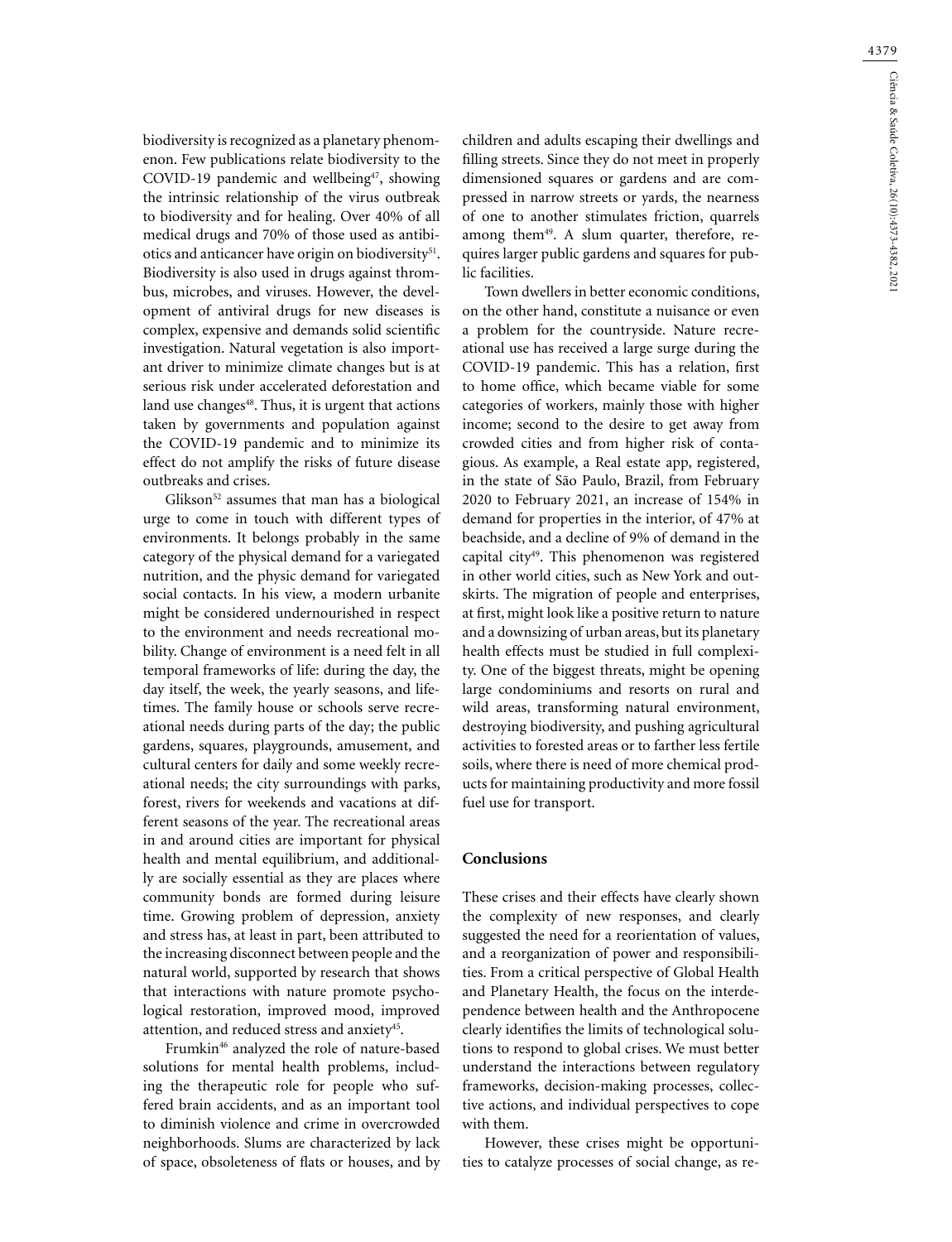al-time experiments in downsizing the consumer economy, and accelerating transformations. The crucial questions here are: as a collective, do we really want to do that? Do we have conditions to push this transformative agenda? Are we aware that we must tackle these planetary challenges brought by the Anthropocene?

To this end, it is essential to revitalize and strengthen global multilateralism, as is the case with the UN and its agencies, and, in Latin America, to reconstruct multilateralism destroyed by conservative governments that took power in key countries in the region, like Brazil. There seems to be a reasonable global consensus that the 'new normal' should not be a return to the 'old normal', but rather the paradigm of the Agenda and its SDGs and the effective commitment to achieve them, by the same countries that have decided to pact it in 2015.

## **Collaborations**

GM Di Giulio and H Ribeiro conceived the original idea of the paper and led the drafting process. All co-authors co-designed, co-wrote, reviewed, commented and edited all sections over the various drafts of the manuscript.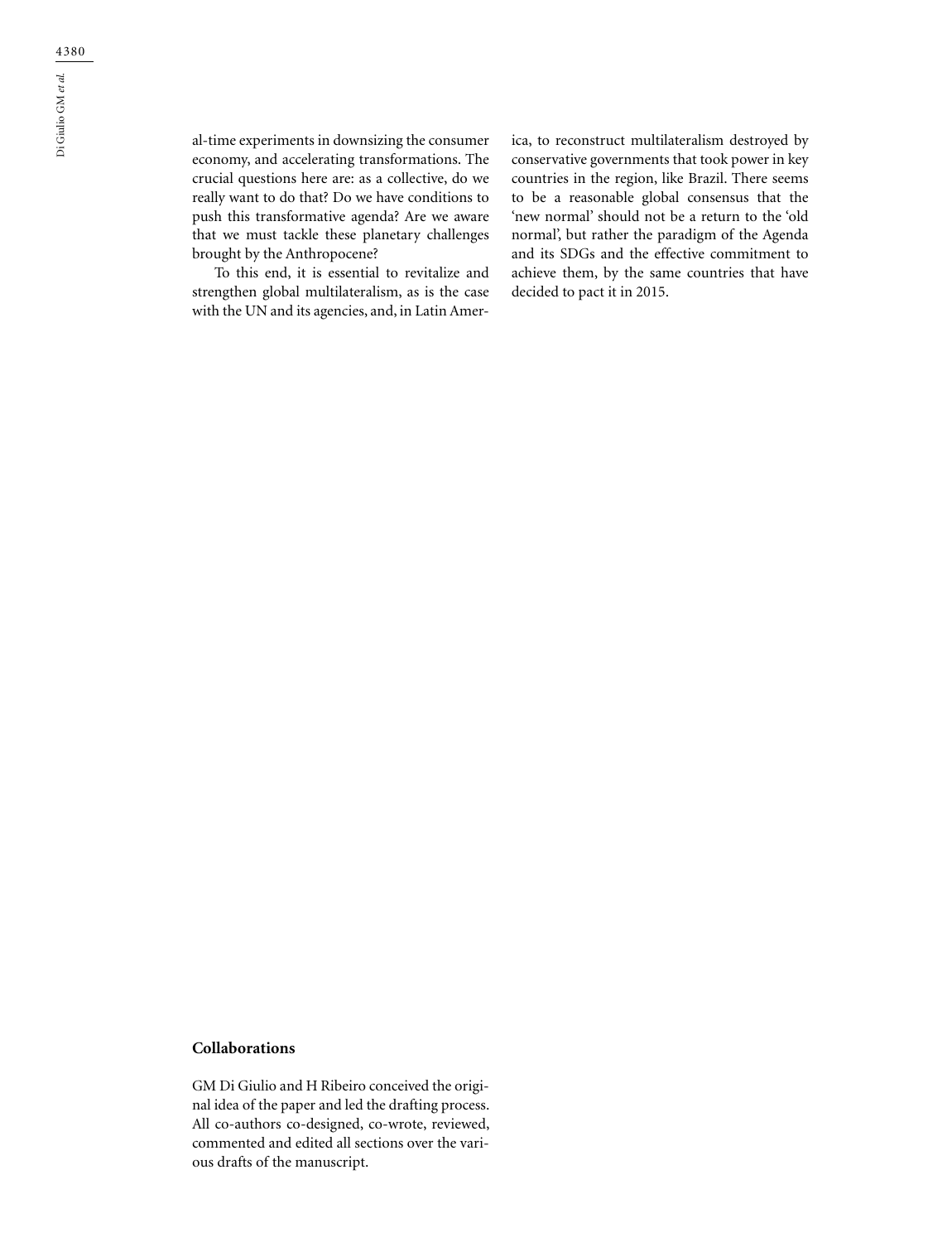## **References**

- 1. Ventura DFL, Ribeiro H, Giulio GM, Jaime PC, Nunes J, Bógus C, Antunes JLF, Waldman EA. Desafios da pandemia de COVID-19: por uma agenda brasileira de pesquisa em saúde global e sustentabilidade. *Cad Saude Publica* 2020a; 36(40):e00040620.
- 2. United Nations (UN). *Beyond 2015.* Department of Economic and Social Affairs. [cited 2021 Jul 28]. Avaliable from:<https://sdgs.un.org/statements/beyond>
- 3. Zacher MW, Keefe TJ. *The politics of global health governance:* united by contagion. Springer; 2008.
- 4. Fortes PAC, Ribeiro H. Saúde Global em tempos de globalização. *Saude Soc* 2014; 23(2):366-375.
- 5. Horton R, Beaglehole R, Bonita R, Raeburn J, McKee M, Wall S. From public to planetary health: a manifesto. *The Lancet* 2014; 383(9920):847.
- 6. Satcher, D. Emerging infectious: getting ahead of the curve. *Emerg Infec Dis* 1995; 1(1):1-6.
- 7. Morens DM, Daszak P, Markel H, Taubenberger JK. Pandemic COVID-19 joins history's pandemic legion. *mBio* 2020; 11(3):e00812-20.
- 8. Lederberg J. Infectious Diseases A Threat to Global Health and Security. *JAMA* 1996; 276(5):417-419.
- 9. Morens DM, Folkers GK, Fauci AS. The challenge of emerging and re-emerging infectious diseases. *Nature* 2004; 430:242-249.
- 10. Fauci AS, Morens DM. The perpetual challenge of the infectious diseases. *N England J Med* 2012; 366(5):454-461.
- 11. Cummings MJ, Wamala JF, Komakech I, Malimbo M, Lukwago L. Emerging and reemerging epidemic-prone diseases among settling nomadic pastoralists in Uganda. *Acta Trop* 2014; 137:19-24.
- 12. Lederberg J, Shope R, Oaks SC. *Emerging infections:*  microbial threats to health in United States. Washington: National Academy Press; 1992.
- 13. Fidler DP, Gostin L. O. The new International Health Regulations: An historic development for international law and public health. *J Law Med Ethics* 2006; 34(1):85-94.
- 14. Ong AK, Heymann DL. Microbes and humans: the long dance. *Bull World Health Organ* 2007; 85(6):422.
- 15. Cherkasskii BL. The system of the epidemic process. *J Hyg Epidemiol Microbiol Immunol* 1988; 32(3):321- 328.
- 16. Bedford J, Farrar J, Ihekweazu C, Kang G, Koopmans M, John Nkengasong J. A new twenty-first century science for effective epidemic response. *Nature* 2019; 575:130-136.
- 17. FAO, IFAD, UNICEF, WFP and WHO. *The State of Food Security and Nutrition in the World 2020.* Transforming food systems for affordable healthy diets. Rome: FAO; 2020. 320p.
- 18. Bittman M. *Animal, vegetable, junk*. *A history of food, from sustainable to suicidal.* Boston: Houghton Mifflin Harcourt; 2021. 364p.
- 19. Leão M, Maluf RS. *Effective Public Policies and Active Citizenship: Brazil's experience of building a Food and Nutrition Security System*. Brasília: ABRANDH; 2012. 73 p.
- 20. Organização das Nações Unidas para a Alimentação e a Agricultura (FAO). *O estado de segurança alimentar e nutricional no Brasil*: *um retrato multidimensional.*  Brasília: FAO; 2014. 90p.
- 21. Rocha C, Jaime PC, Rea M. How Brazil's political commitment to nutrition took shape (Panel 1.5) In: International Food Policy Research Institute. *Global Nutrition Report 2016: From Promise to Impact: Ending Malnutrition by 2030*. Washington, DC: IFPRI; 2016.
- 22. Jaime PC, Delmuè DCC, Campello T, Silva DO, Santos LMP. A look at the food and nutrition agenda over thirty years of the Unified Health System. *Cien Saude Colet* 2018; 23(6):1829-1836.
- 23. World Health Organization (WHO). Food and Agriculture Organization of the United Nations. *Preparation and use of food-based dietary guidelines.* Geneva: WHO; 1998. 108p.
- 24. Gulland A. Dietary guidelines should encourage a healthy planet. *BMJ* 2017; 356:j1254.
- 25. Brazil. Ministry of Health. *Dietary Guidelines for the Brazilian population*. 2nd ed. Brasília: Ministry of Health; 2014. 156p.
- 26. Monteiro CA, Cannon G, Moubarac JC, Martins AP, Martins CA, Garzillo J, Canella DS, Baraldi LG, Barciotte M, Louzada ML, Levy RB, Claro RM, Jaime PC. Dietary guidelines to nourish humanity and the planet in the twenty-first century. A blueprint from Brazil. *Public Health Nutr* 2015; 18(13):2311-2322.
- 27. Monteiro CA, Jaime PC. Brazilian Food Guide attacked. Now, overwhelming support for the Guide in Brazil and worldwide. *World Nutrition* 2020;11(4):94- 99.
- 28. The Intergovernmental Panel on Climate Change (IPCC). *Climate Change 2014* - Synthesis Report. Contribution of Working Groups I, II and III to the Fifth Assessment Report of the Intergovernmental Panel on Climate Change. [cited 2021 July 05]. Geneva: IPCC; 2014.
- 29. Bulkeley H. Navigating climate's human geographies: Exploring the whereabouts of climate politics. *Dialogues Hum Geogr* 2019; 9(1):3-17.
- 30. Climate Emergency Declaration. *Climate emergency declarations in 1,990 jurisdictions and local governments cover 1 billion citizens*; 2021. [Internet]. [cited 2021 Jun 19]. Available from: https://climateemergencydeclaration.org/climate-emergency-declarationscover-15-million-citizens/
- 31. Serrao-Neumann S, Di Giulio G, Choy DL. When salient science is not enough to advance climate change adaptation: Lessons from Brazil and Australia. *Environ Sci Policy* 2020; 109:73-82.
- 32. Giddens A. Risk and responsibility. *Mod Law Rev* 1999; 62(1):1-10.
- 33. Beck U. *Sociedade de risco: rumo a uma outra modernidade*. 2. ed. São Paulo: Editora 34; 2010.
- 34. Marques L. *Capitalismo e colapso ambiental*. 2.ed. Campinas: Editora Unicamp; 2016.
- 35. Ventura D, Giulio GM, Rached DH. Lessons from the COVID-19 pandemic: sustainability is an indispensable condition of Global Health Security. *Ambient Soc* 2020b; 23: e0108.
- 36. Brown K, Westaway E. Agency, capacity, and resilience to environmental change: lessons from human development, well-being, and disasters. *Annu Rev Environ Resour* 2011; 36: 321-342.